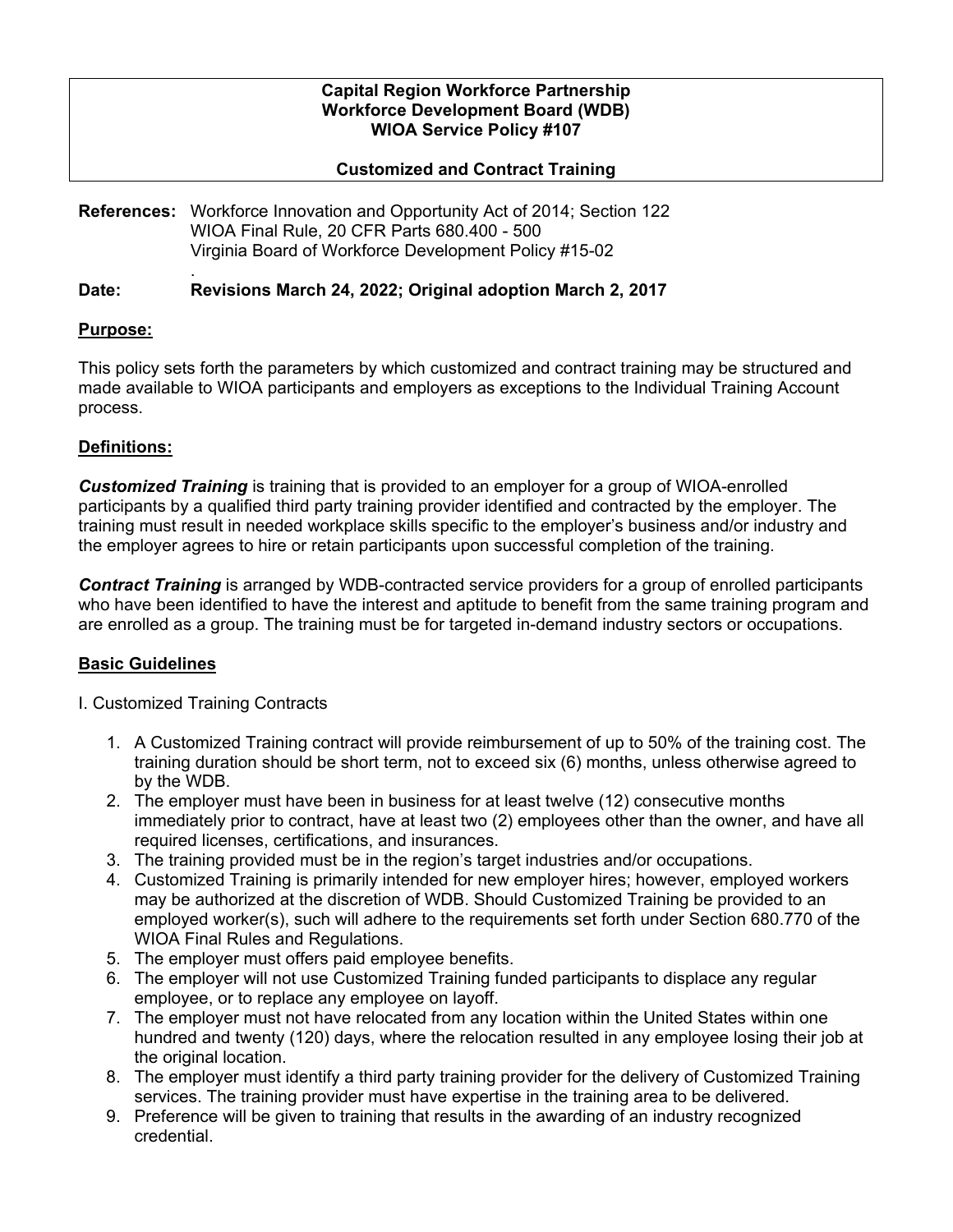- 10. The employer agrees to hire all participants who successfully complete Customized Training as new employees. In the case of current employees who may be authorized and successfully complete Customized Training, the employer agrees to retain them within the business with the possibility for upward mobility.
- 11. Positions authorized for Customized Training must be full-time and pay at least an hourly rate equivalent to the Massachusetts Institute of Technology Living Wage calculator as determined at time of application, unless otherwise agreed to by the WDB.
- II. Contract Training
	- A. Contracts for training services may be used instead of Individual Training Accounts (ITAs) only when one or more of the following five exceptions apply, and the local area has fulfilled the consumer choice requirements of § 680.340 of the WIOA regulations:

(1) When the services provided are on-the-job-training (OJT), customized training, incumbent worker training, or transitional jobs.

(2) When it is determined that there are an insufficient number of eligible training providers in the local area to accomplish the purpose of a system of ITAs. The determination process must include a public comment period for interested providers of at least 30 days, and be described in the Local Plan.

(3) When it is determined that there is a training services program of demonstrated effectiveness offered in the area by a community-based organization or another private organization to serve individuals with barriers to employment, as described in paragraph (b) of this section and factoring the following criteria:

(i) Financial stability of the organization;

(ii) Demonstrated performance in the delivery of services to individuals with barriers to employment through such means as program completion rate; attainment of the skills, certificates or degrees the program is designed to provide; placement after training in unsubsidized employment; and retention in employment; and

(iii) How the specific program relates to the workforce investment needs identified in the local plan.

(4) When it is determined that it would be most appropriate to contract with an institution of higher education (see WIOA sec. 3(28)) or other provider of training services in order to facilitate the training of multiple individuals in in-demand industry sectors or occupations, provided that the contract does not limit consumer choice.

(5) When a Pay-for-Performance contract, a consistent with § 683.510 of the WIOA Regulations is considered.

(b) Under paragraph (a)(3) of this section, individuals with barriers to employment include those individuals in one or more of the following categories, as prescribed by WIOA sec. 3(24):

- (1) Displaced homemakers;
- (2) Low-income individuals;
- (3) Indians, Alaska Natives, and Native Hawaiians;
- (4) Individuals with disabilities;
- (5) Older individuals, i.e., those aged 55 or over;